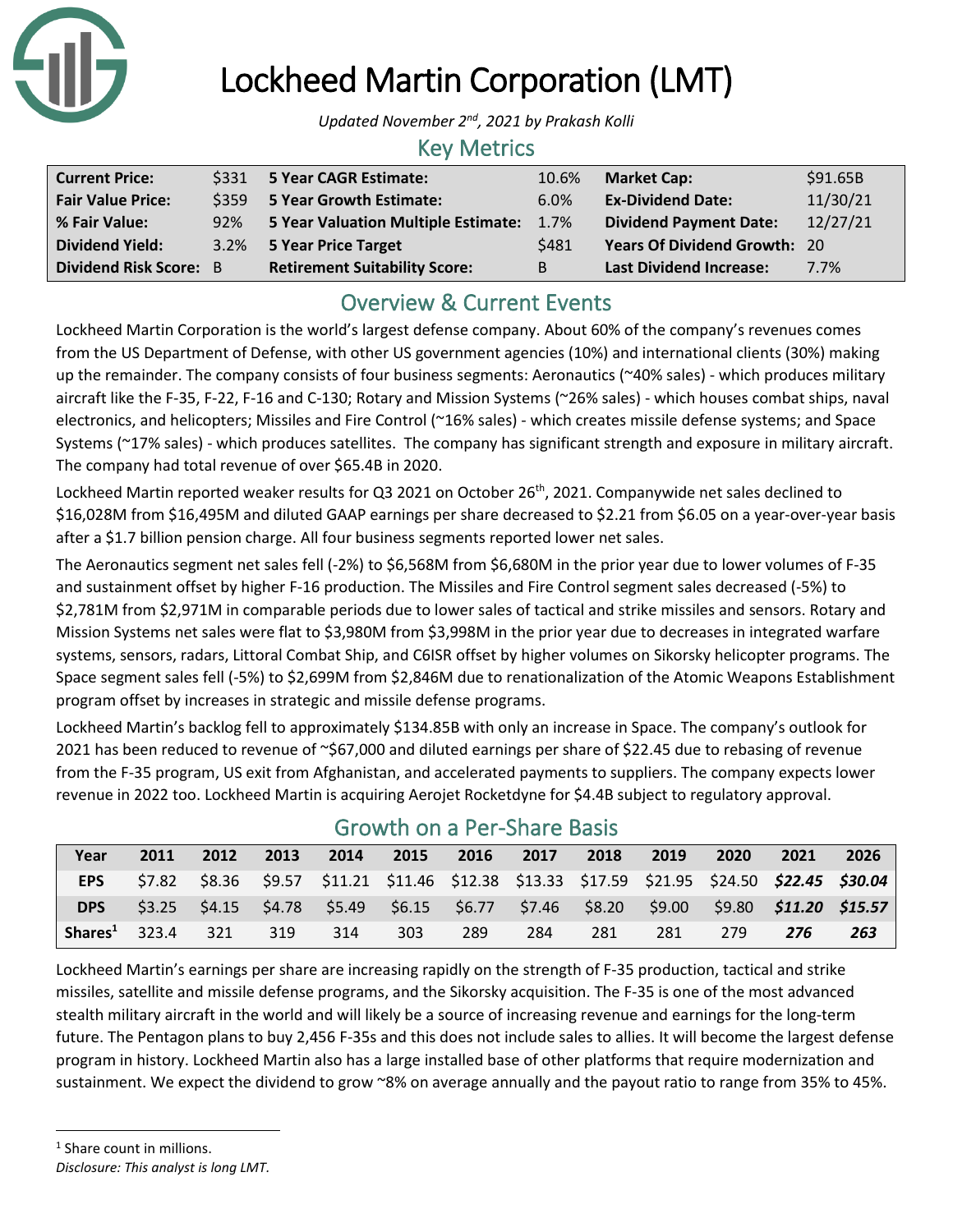

# Lockheed Martin Corporation (LMT)

#### Valuation Analysis

| Year                                                                | 2011 | 2012 |  | 2013 2014 2015 2016 2017 2018 2019 |  |                                 | $\sqrt{2020}$ | <b>Now</b> | 2026 |
|---------------------------------------------------------------------|------|------|--|------------------------------------|--|---------------------------------|---------------|------------|------|
| Avg. P/E 9.9 10.6 11.8 15.1 17.7 19.2 21.5 18.2 15.5 15.5 14.7 16.0 |      |      |  |                                    |  |                                 |               |            |      |
| <b>Avg. Yid.</b> $4.2\%$ $4.7\%$ $4.2\%$ $3.2\%$ $3.0\%$ $2.8\%$    |      |      |  |                                    |  | 2.6% 2.6% 2.7% 2.6% <b>3.2%</b> |               |            | 2.8% |

Lockheed Martin's stock price plunged since our last report. The company lowered guidance for sales and EPS in 2021. In addition, Lockheed Martin updated its 5-year business plan and is forecasting weaker growth. We have lowered our earnings and growth estimates. The stock is still trading below our fair value estimate of 16X, which is approximately the 10-year average. Our fair value estimate is now \$359. Our 5-year price target is now down to \$481.

## Safety, Quality, Competitive Advantage, & Recession Resiliency

| Year                                                          | 2011 2012 2013 2014 2015 2016 2017 2018 2019 2020 2021 2026 |  |  |  |  |  |
|---------------------------------------------------------------|-------------------------------------------------------------|--|--|--|--|--|
| <b>Payout</b> 42% 50% 50% 49% 54% 55% 56% 47% 41% 40% 50% 52% |                                                             |  |  |  |  |  |

Lockheed Martin is an entrenched military prime contractor. It produces aircraft and other platforms that serve as the backbone for the US military and other militaries around the world. This leads to a competitive advantage as any new technologies would have to significantly outperform extant platforms. These platforms have decades long life cycles and Lockheed Martin has expertise and experience to perform sustainment and modernization. These characteristics lead to a good degree of recession resistance. However, the company does face risks from program cuts. Changing administrations can also adversely affect defense budgets. Along those lines, the exit from Afghanistan and changing defense priorities will impact revenue. Current long-term debt is now \$6M and long-term debt is \$11,668M offset by \$2,727M in cash and equivalents. Interest coverage is over 13X, and leverage ratio is below 1X.

## Final Thoughts & Recommendation

At present we are forecasting a 10.6% annualized total return through 2026. Lockheed Martin has hit a rough patch in its growth trajectory and is shifting priorities to independent R&D, dividends, and share buybacks. The company is forecasting lower growth over the next few years followed by higher growth later. The yield is ~3.4% and dividend safety is still excellent. At the current share price, we rate this high-quality stock a buy.



## Total Return Breakdown by Year

[Click here to rate and review this research report. Your feedback is important to us.](https://suredividend.typeform.com/to/pOfbkh) 

*Disclosure: This analyst is long LMT.*

*Updated November 2nd, 2021 by Prakash Kolli*